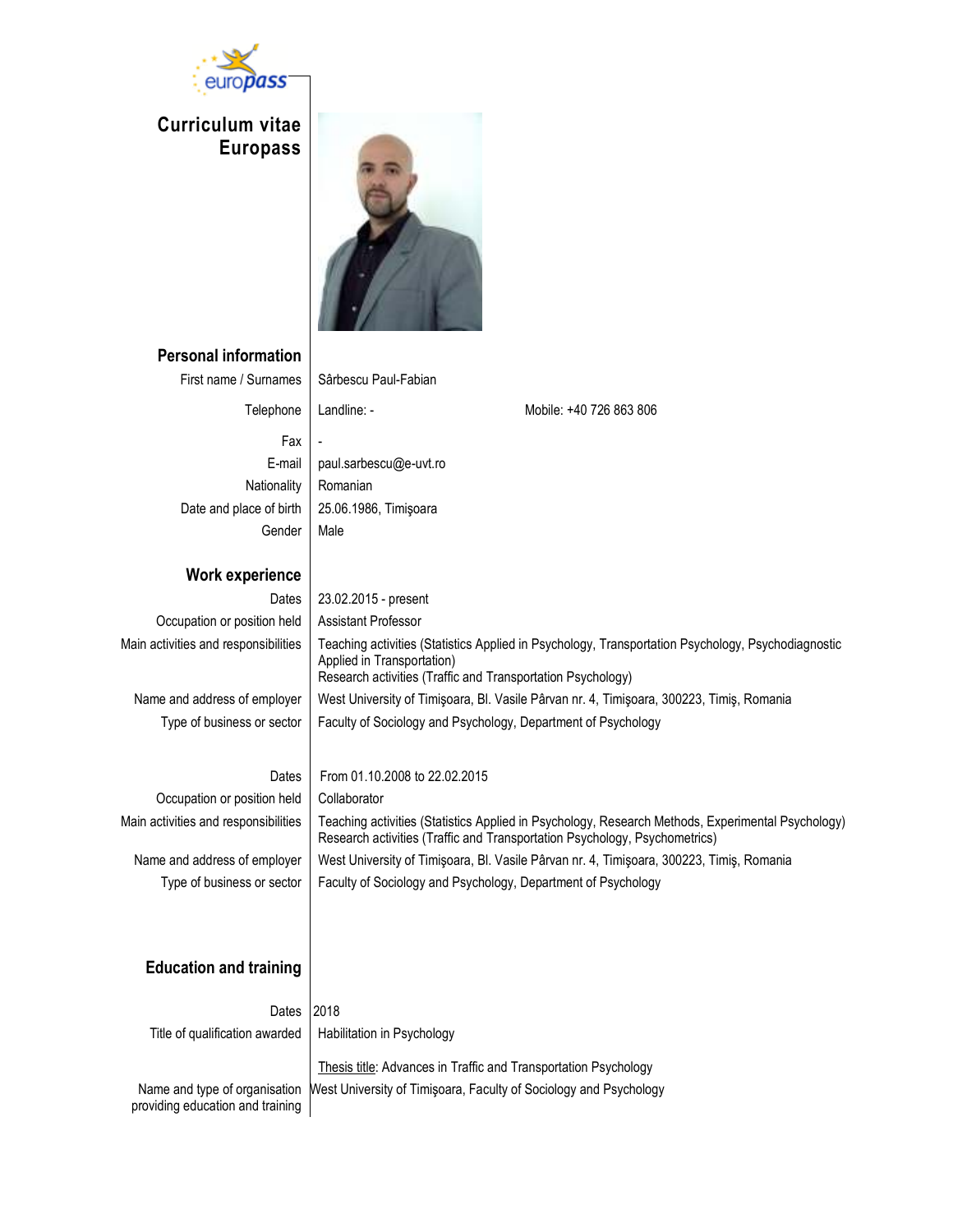| Dates                                                             | 2010-2013                                                                                                                                                                                                                |
|-------------------------------------------------------------------|--------------------------------------------------------------------------------------------------------------------------------------------------------------------------------------------------------------------------|
| Title of qualification awarded                                    | PhD in Psychology                                                                                                                                                                                                        |
| Principal subjects/occupational skills<br>covered                 | Advanced psychology statistics<br>Modern research methods in psychology<br>Psychodiagnosis (clinical, educational, organizational)                                                                                       |
|                                                                   | Thesis title: Aggressive Driving: Conceptual Models and Used Instruments                                                                                                                                                 |
| Name and type of organisation<br>providing education and training | University of Bucharest - Faculty of Psychology and Education Sciences                                                                                                                                                   |
| Dates                                                             | 2008-2010                                                                                                                                                                                                                |
| Title of qualification awarded                                    | Master degree in Work, Organizational and Transportation Psychology                                                                                                                                                      |
| Principal subjects/occupational skills<br>covered                 | Research methodology and standards in psychology<br>Validation and use of psychological tests<br>Personnel selection and performance evaluation<br>Organizational diagnosis<br>Psychodiagnosis applied in transportation |
|                                                                   | Thesis title: Risky Driving Behaviour and Traffic Accidents: An approach from the Five<br>Factor Model and the Alternative Five Factor Model Perspective                                                                 |
| Name and type of organisation<br>providing education and training | West University of Timişoara, Faculty of Sociology and Psychology                                                                                                                                                        |
| Dates                                                             | 2005 - 2008                                                                                                                                                                                                              |
| Title of qualification awarded                                    | Bachelor degree in Psychology                                                                                                                                                                                            |
| Principal subjects/occupational skills<br>covered                 | Work and organizational psychology<br>Applied statistics in psychology<br>Advanced data analysis<br>Research methodology in psychology<br>Social psychology<br>Experimental psychology                                   |
| Name and type of organisation<br>providing education and training | Thesis title: The role of personality and attitudes towards traffic risk in driving behaviour.<br>West University of Timişoara, Faculty of Sociology and Psychology                                                      |
| Appendix                                                          | List of scientific papers                                                                                                                                                                                                |

**Date:** 10.02.2019 **Signature,**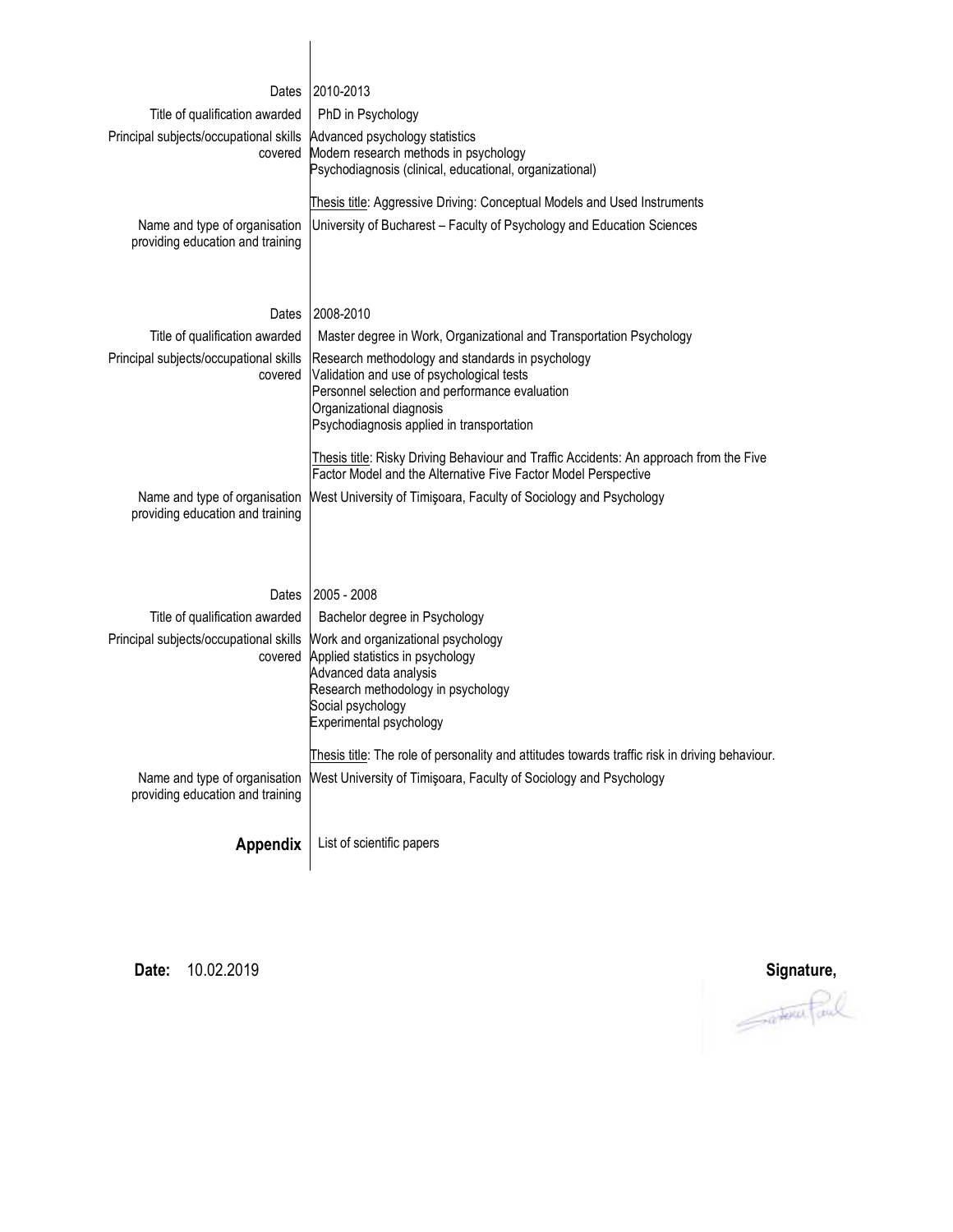## PUBLICATIONS

 *Papers in ISI indexed journals (14)*

- **Sârbescu, P.**, & Boncu, A. (2018). The resilient, the restraint and the restless: Personality types based on the Alternative Five-Factor Model. *Personality and Individual Differences*, *134*, 81-87. **IF = 2.00**
- Stanojević, P., Lajunen, T., Jovanović, D., **Sârbescu, P.,** & Kostadinov, S. (2018). The driver behaviour questionnaire in South-East Europe countries: Bulgaria, Romania and Serbia. *Transportation Research Part F: Traffic Psychology and Behaviour*, *53*, 24-33. **IF = 1.83**
- Rusu, A., **Sârbescu, P.**, Moza, D., & Stancu, A. (2017). Implicit attitudes towards risky driving: Development and validation of an affect misattribution procedure for speeding. *Accident Analysis and Prevention*, 100, 15-22. **IF = 2.69**
- Sârbescu, P., Sulea, C., & Moza, D. (2017). Supervisor undermining and driving errors in truck drivers: A moderated mediation model. *Transportation Research Part F: Traffic Psychology and Behaviour*, 45, 122-130. **IF = 1.83**
- Maricuțoiu, L. & **Sârbescu, P.** (2016). The relationship between faking and response latencies: a meta-analysis. *European Journal of Psychological Assessment* (available online October 7, 2016). **IF = 1.97**
- **Sârbescu, P.** (2016). Driving Anger Scale: How reliable are subscale scores? A bifactor model analysis. *Transportation Research Part F: Traffic Psychology and Behaviour*, 42, 248-254. **IF = 1.44**
- Sulea, C., Van Beek, I., Virga, D**., Sârbescu, P.,** & Schaufeli, W. (2015). Engagement, boredom, and burnout among students: Basic need satisfaction matters more than personality traits*. Learning and Individual Differences*, 45, 132-138. **IF = 1.62**
- Macsinga, I., Sulea, C., **Sârbescu, P.,** Fischmann, G., & Dumitru, C. (2015). Engaged, Committed and Helpful Employees: The Role of Psychological Empowerment. *The Journal of Psychology: Interdisciplinary and Applied*, 149(3), 263-276. **IF = 1.19**
- **Sârbescu, P.,** Stanojevic, P., & Jovanovic, D. (2014). A cross-cultural analysis of aggressive driving: Evidence from Serbia and Romania. *Transportation Research Part F: Traffic Psychology and Behaviour*, 24, 210-217. **IF = 1.99**
- **Sârbescu, P.,** & Dorgo, M. (2014). Frightened by the stage or by the public? Exploring the multidimensionality of music performance anxiety*. Psychology of Music*, 42(4), 568-579. **IF = 1.90**
- Negut, A. & **Sârbescu, P.** (2014). Problem music or problem stereotypes? The dynamics of stereotype activation on rock and hip-hop music. *Musicae Sciantiae*, 18(1), 3-16. **IF = 1.54**
- **Sârbescu, P.,** & Negut, A. (2013). Psychometric Properties of the Romanian Version of the Zuckerman-Kuhlman Personality Questionnaire. *European Journal of Psychological Assessment*, 29(4), 241-253. **IF = 2.06**
- Iliescu, D. & **Sârbescu, P.** (2013). The relationship of dangerous driving with traffic offenses: A study on an adapted measure of dangerous driving*. Accident Analysis and Prevention*, 51, 33-41. **IF = 2.17**
- **Sârbescu, P.** (2012). Aggressive driving in Romania: Psychometrics Properties of the Driving Anger Expression Inventory. *Transportation Research Part F: Traffic Psychology and Behaviour*, 15(5), 556-564. **IF = 2.35**

### *ISI Proceedings (indexed in Web of Science) (4)*

- Frîncu, C.S. & **Sârbescu, P.** (2015). Happy to Leave? See why: A Longitudinal Study within the Romanian IT&C Industry. *Advanced Research in Health, Education and Social Sciences: Towards a Better Practice,* 297-308.
- **Sârbescu, P.**, Costea, I. & Rusu, S. (2012). Using the Alternative Five Factor Personality Model to Explain Driving Anger Expression. *Procedia Social and Behavioural Sciences, 33*, 273-277.
- **Sârbescu, P.**, Costea, I. & Rusu, S. (2012). Psychometric Properties of the Marlowe-Crowne Social Desirability Scale in a Romanian Sample. *Procedia – Social and Behavioural Sciences, 33*, 707-711.
- Rusu, S., Costea, I, Sârbu, R., Istrat, D. & **Sârbescu, P.** (2012). An Exploratory Study on Computer Game Players in Romania. *Procedia Social and Behavioural Sciences, 33*, 677-681.